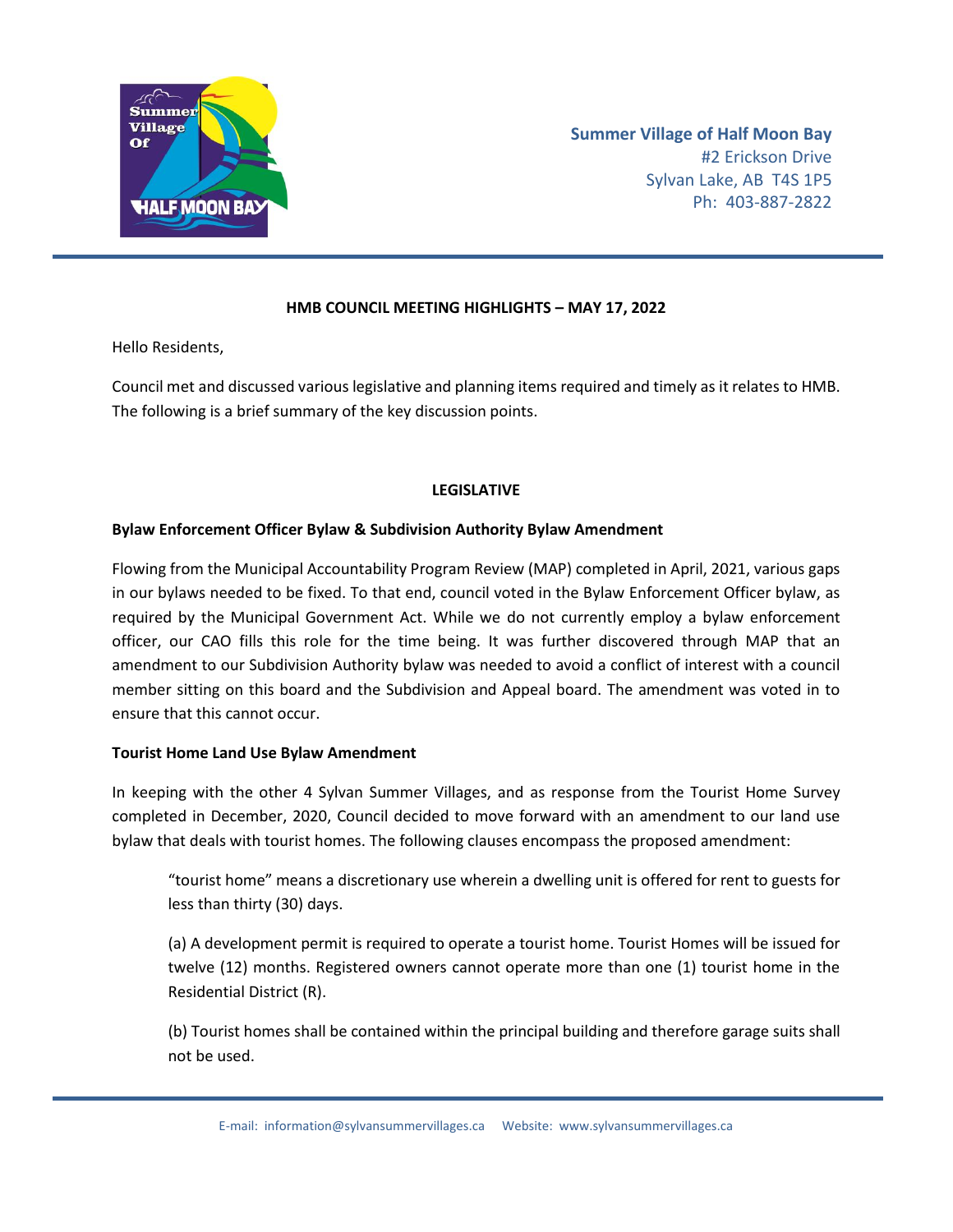

**Summer Village of Half Moon Bay** #2 Erickson Drive Sylvan Lake, AB T4S 1P5 Ph: 403-887-2822

(c) Notwithstanding part three, section 2(3)\*, no recreation vehicle shall be used as accommodation for tourist home guests.

(d) The maximum number of people staying overnight in a tourist home shall be two (2) times the number of bedrooms plus two (2). Floor plan is to be submitted at the time of application.

(e) The operator of a tourist home shall provide the Summer Village Office with the name and phone number(s) of at least one person (adult) that is authorized to act on the owner/operator's absence. The owner/operator is responsible for informing the Summer Village Office of any changes in this information.

(f) The minimum length of stay shall be no less than 30 days in the peak season between May 15 until September 15.

(g) The tourist home shall always abide by the existing community bylaws and policies. A summary of key bylaws will be provided by administration.

(h) In residential districts tourist homes shall not display any sign advertising the tourist home.

(i) Adequate parking must be in place on the property with a minimum of one stall per bedroom.

(j) Approval of a development permit does not exempt the owner/operator of a tourist home from complying with any federal, provincial, or other municipal legislation.

\*please refer to our land use bylaws

In addition to these clauses, there will be a corresponding yearly application and \$500 administration fee as well as corresponding enforcement fees should it be necessary. We encourage any resident who wishes to provide written feedback and it will be presented to council at the next meeting. If council moves forward with a first reading of this amendment, the next step is a public hearing.